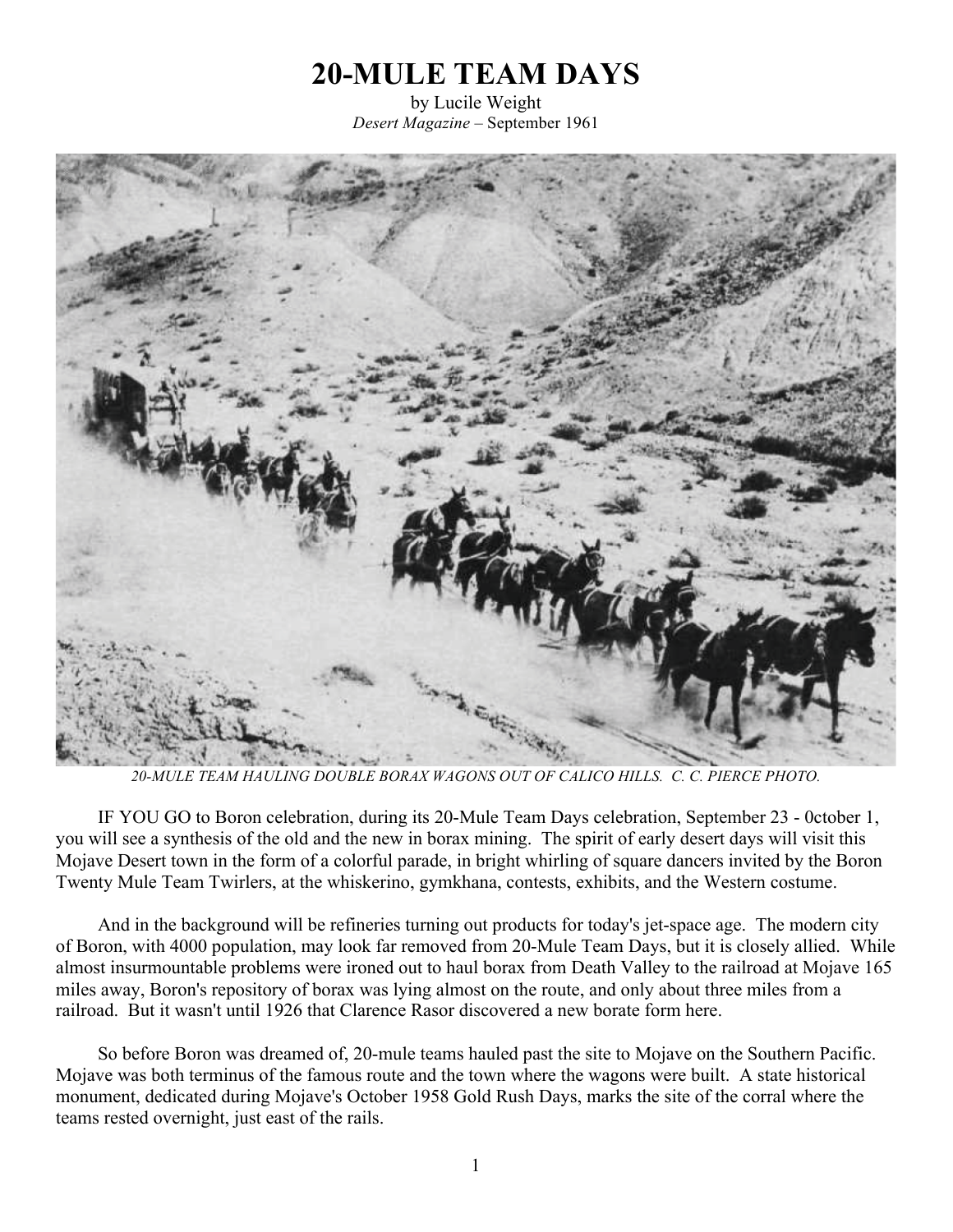Why is borax so important? It was prized long before the Christian era, and in the years since its household and agriculture uses have become so common we are un-aware of most of them. In very recent times, borax, in its various forms, has become strategic in "miracle" products, and its use has multiplied so that it is even less known to the general public than it once was. Glass fiber is one of its more than100 products. Its importance as a key ingredient for super-fuels of the space age can hardly be assessed yet. Research programs involving its use in medicine, atomic energy development, and food processing indicate that the industry may still be in its infancy.

While men were stumbling across the valley seeking gold, and others later were taking silver from the Panamints, this white gold lay by the tons in the trough floor. Even when first found, about 1875, it was not recognized. It was the discovery by Aaron Winters that was to catapult the Death Valley borax story to such heights that today, 80 years later, the dramatic episode of Aaron and his wife Rosie watching the white stuff flame green, is known to millions of radio and TV fans.

As exciting as are the stories of the men who erected this giant desert business, none caught the imagination as did the 20-muleteams, their long-line skinners, and the huge wagons that hauled the borax from Death Valley to Mojave. This was a stretch that produced a saga never fully told. At one end were toilers many of them Chinese—gathering the borax and crystallizing it. Far to the west was the supply and rail station.

In between were long miles without a seep of water, without a tuft of grass. Once out of Death Valley, via Wingate Pass, freighters went past Lone Willow Spring, on the east slope of the Slate Range; then to Granite Well past Pilot Knob—volcanic beacon for a hundred miles. Then came the long low grade to Mojave, the old road now cut by Highway 395 a few miles south of Atolia; and continuing north of present Boron and Castle Butte. More than half of the 10 stops were dry camps, where water tanks were kept.

Borax had been hauled out of Death Valley country earlier — to Daggett and Mojave—but the small loads were not paying. Searles, hauling from Searles Lake, had a shorter easier route. What Wm. T. Coleman wanted were payloads. He needed wagons that would haul 10 tons each, that wouldn't break down in these desert miles. Such wagons weren't being made. Coleman chose 35-year-old J. W. S. Perry to solve the problem and take over as Death Valley superintendent at Harmony Borax works, the ruins of which are seen just northwest of Death Valley National Monument Visitor Center.

The wagons, 10 of them, were built by Perry in Mojave. The hind wheels were seven feet high, the front, five feet. The bed was 16 feet long, four wide, six deep. They made a six-foot track. Cost was \$900 each. Hitched two together, they hauled as much as 45,000 pounds in a load. In their five years on that road, there was never a breakdown. As to hauling such loads, skinner Ed Stiles experimented with various combinations and by the time the wagons were built, had proved that he could handle 20 mules stretched out in pairs reaching over 125 feet from the wagon. The skill acquired by both mules and skinners in following winding canyons and looping grades is a fascinating and technical story in itself.

The 20-mule team period was brief, but its mark is enduring. If the nation had never heard of Death Valley or its mining before, it became "20-mule team borax" conscious beginning in 1904 when an outfit was at St. Louis World's Fair, then paraded through New York, Philadelphia and Chicago. In 1916, a cross-country tour, interrupted by World War I, continued in 1919,with people in hamlets and cities receiving borax samples. Again the wagons and teams were called out in 1937 for San Francisco's bridge completion and opening of the